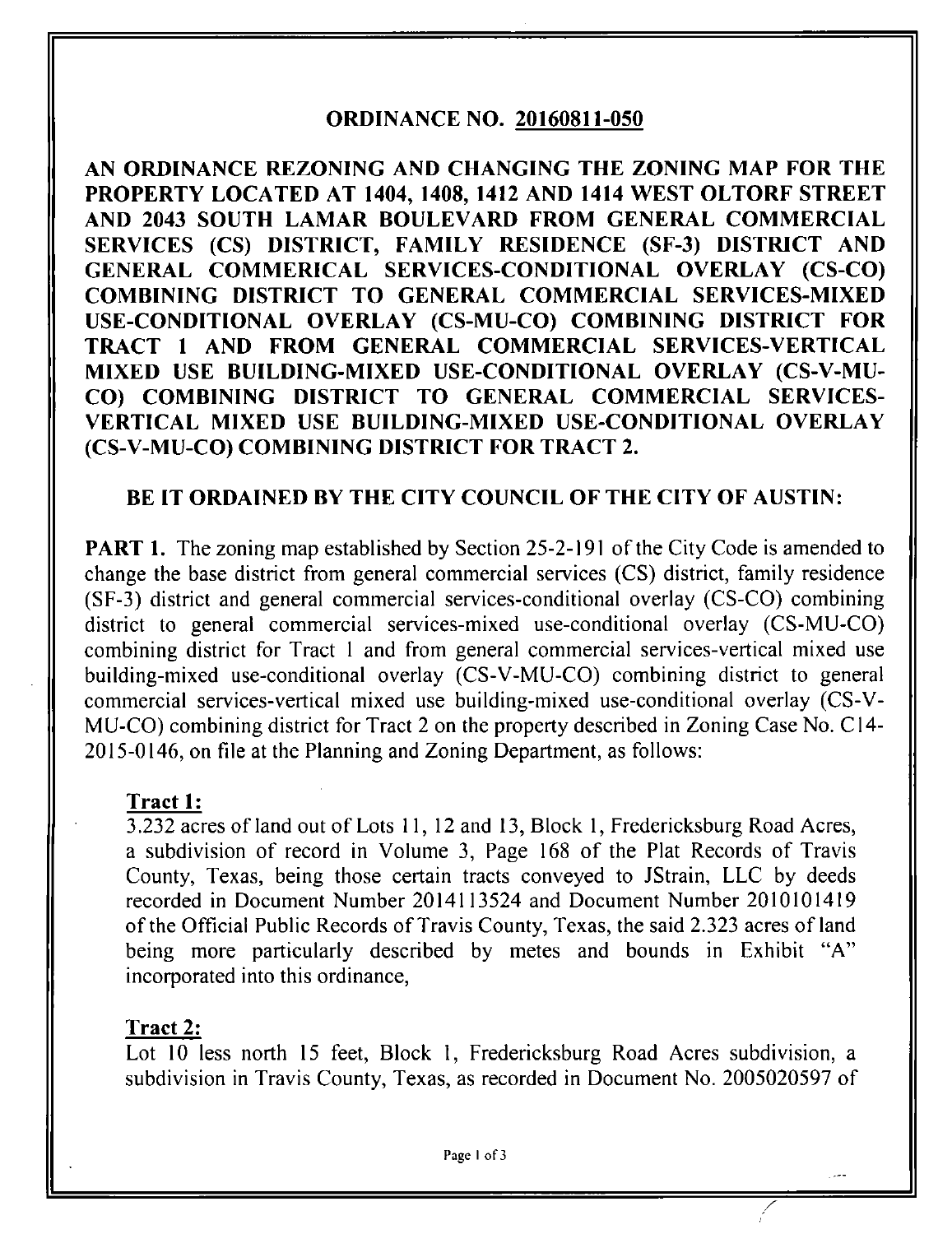the Official Public Records of Travis County, Texas (cumulatively referred to as the "Property"),

locally known as 1404, 1408, 1412 and 1414 West Oltorf Street and 2043 South Lamar Boulevard in the City of Austin, Travis County, Texas, generally identified in the map attached as Exhibit "C".

**PART 2.** The Property within the boundaries of the conditional overlay combining district established by this ordinance is subject to the following conditions:

A. The following uses are not permitted uses for Tracts 1 and 2:

Adult-oriented businesses Automotive rentals Automotive sales Bail bond services Construction sales and services Laundry services Equipment repair services Funeral services Drop-off recycling collection facility Outdoor entertainment Pawn shop services Service station Veterinary services Agricultural sales and services Automotive repair services Automotive washing (of any type) Campground Convenience storage Equipment sales Exterminating services Kennels Limited warehousing and distribution Outdoor sports and recreation Plant nursery Vehicle storage

- B. Drive-in service is prohibited as an accessory use to commercial uses on the Property.
- C. Development of the Property is limited to 90% impervious coverage for the portion of the Property described in Exhibit "B".
- D. A restaurant (general) use on the Property that requires a late hours permit is prohibited.

Except as specifically restricted under this ordinance, the Property may be developed and used in accordance with the regulations established for the general commercial services (CS) district and other applicable requirements of the City Code.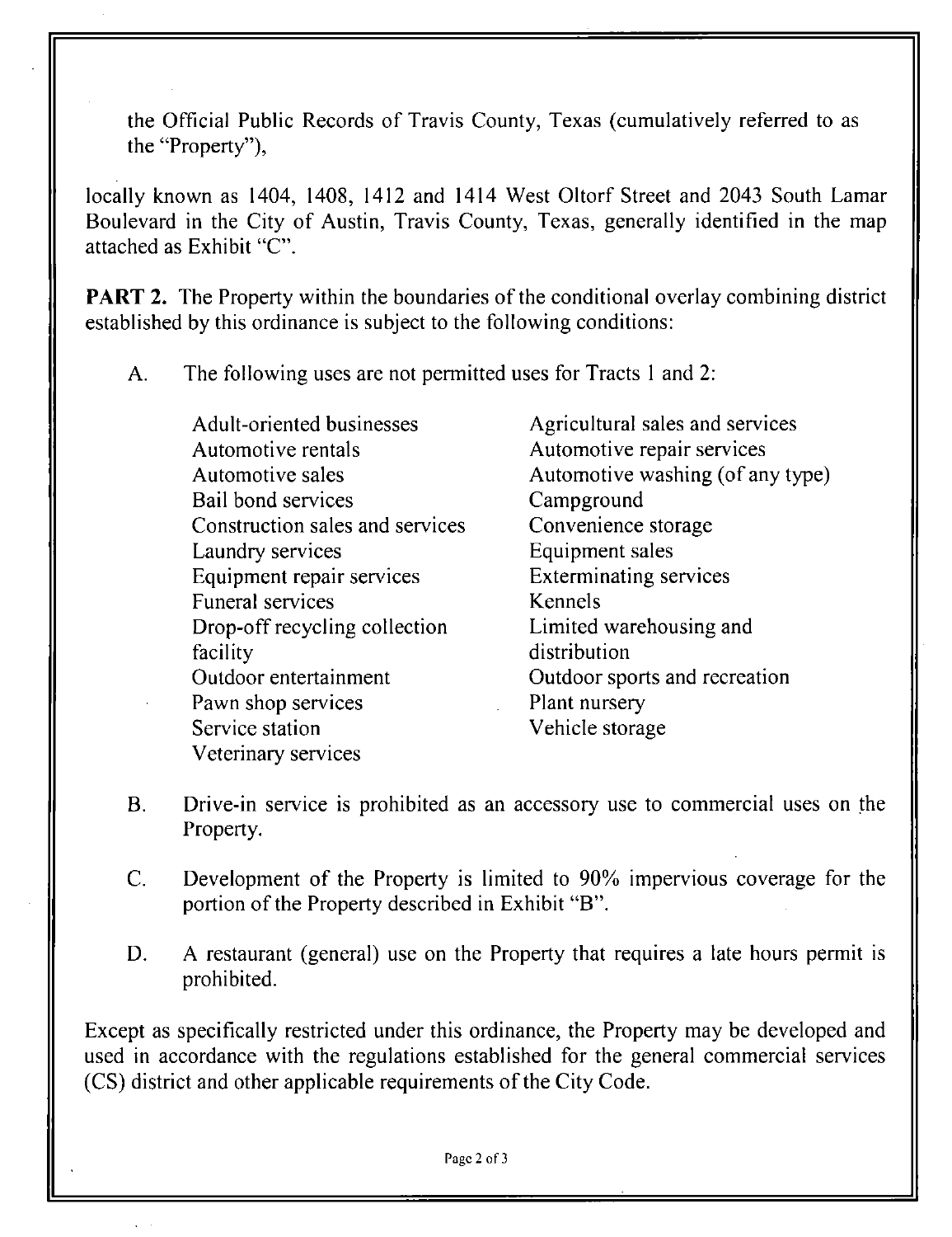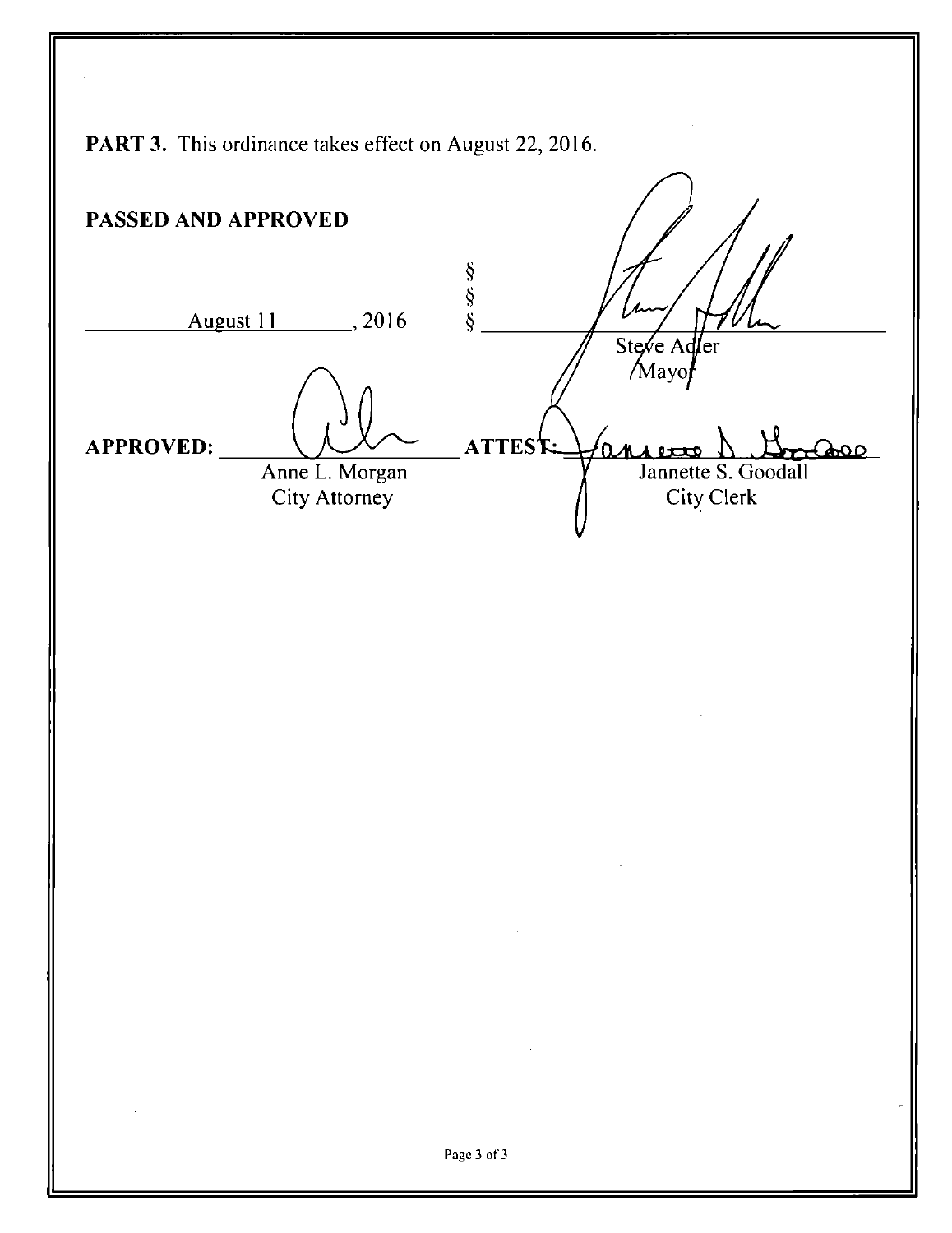#### **FIELD NOTES TO ACCOMPANY MAP OF SURVEY 3.232 ACRES CITY OF AUSTIN TRAVIS COUNTY, TEXAS**

FIELD NOTE DESCRIPTION OF 3.232 ACRES OF LAND OUT OF LOTS 11, 12 AND 13, BLOCK 1, FREDERICKSBURG ROAD ACRES, A SUBDIVISION OF RECORD IN VOLUME 3, PAGE 168 OF THE PLAT RECORDS OF TRAVIS COUNTY, TEXAS, BEING THOSE CERTAIN TRACTS CONVEYED TO JSTRAIN, LLC BY DEEDS RECORDED IN DOCUMENT NUMBER 2014113524 AND DOCUMENT NUMBER 2010101419 OF THE OFFICIAL PUBLIC RECORDS OF TRAVIS COUNTY, TEXAS. THE SAID 3.232 ACRES OF LAND BEING MORE PARTICULARLY DESCRIBED BY METES AND BOUNDS AS FOLLOWS:

**BEGINNING** at a  $\frac{1}{2}$  inch diameter steel pin found on the east right-of-way line of West Oltorf Street at the southwest corner of Tract 1 in the said deed to JSTrain, LLC recorded in Document Number 2014113524, the same being the northwest corner of that certain tract called Tract 1 in a deed to 1402 Oltorf, LLC, recorded in Document Number 2010107443 of the Official Public Records of Travis County, Texas;

THENCE, with the east right-of-way line of West Oltorf Street, the following four (4) courses and distances:

- 1) N IQ'SI'SS" W, 79.55 feet to a 1 inch diameter iron pipe found at the northwest corner of the said Lot 13 and southwest corner of the said Lot 12;
- 2) N 19°33'53" W, 75.04 feet to a 1 inch diameter iron pipe found;
- 3) N 19°36'31" W, 74.99 feet to a  $\frac{1}{2}$  inch diameter iron pipe found at the northwest corner of the said Lot 12 and southwest comer of the said Lot 11;
- 4) N 19°30'48'' W, 55.90 feet to a Yi inch diameter steel pin found at the northwest corner of the said tract conveyed to JSTrain, LLC by deed recorded in Document Number 2010101419 and being more particularly described in Volume 842, Page 535 of the Deed Records of Travis County, Texas;

THENCE, N 70°35'09" E, a distance of 105.00 feet, crossing the said Lot 11, to a 1/2 inch diameter steel pin set with cap stamped Lenz & Assoc on the east line of the said Lot 11 and west line of Lot 10, the same being the west line of that certain tract conveyed to JSTrain, LLC by deed recorded in Document Number 2005020597 of the Official Public Records of Travis County, Texas, and being more particularly described in Volume 1753, Page 195 of the Deed Records of Travis County, Texas, and being at the northeast corner of the said tract conveyed to JSTrain, LLC by deed recorded in Document Number 2010101419;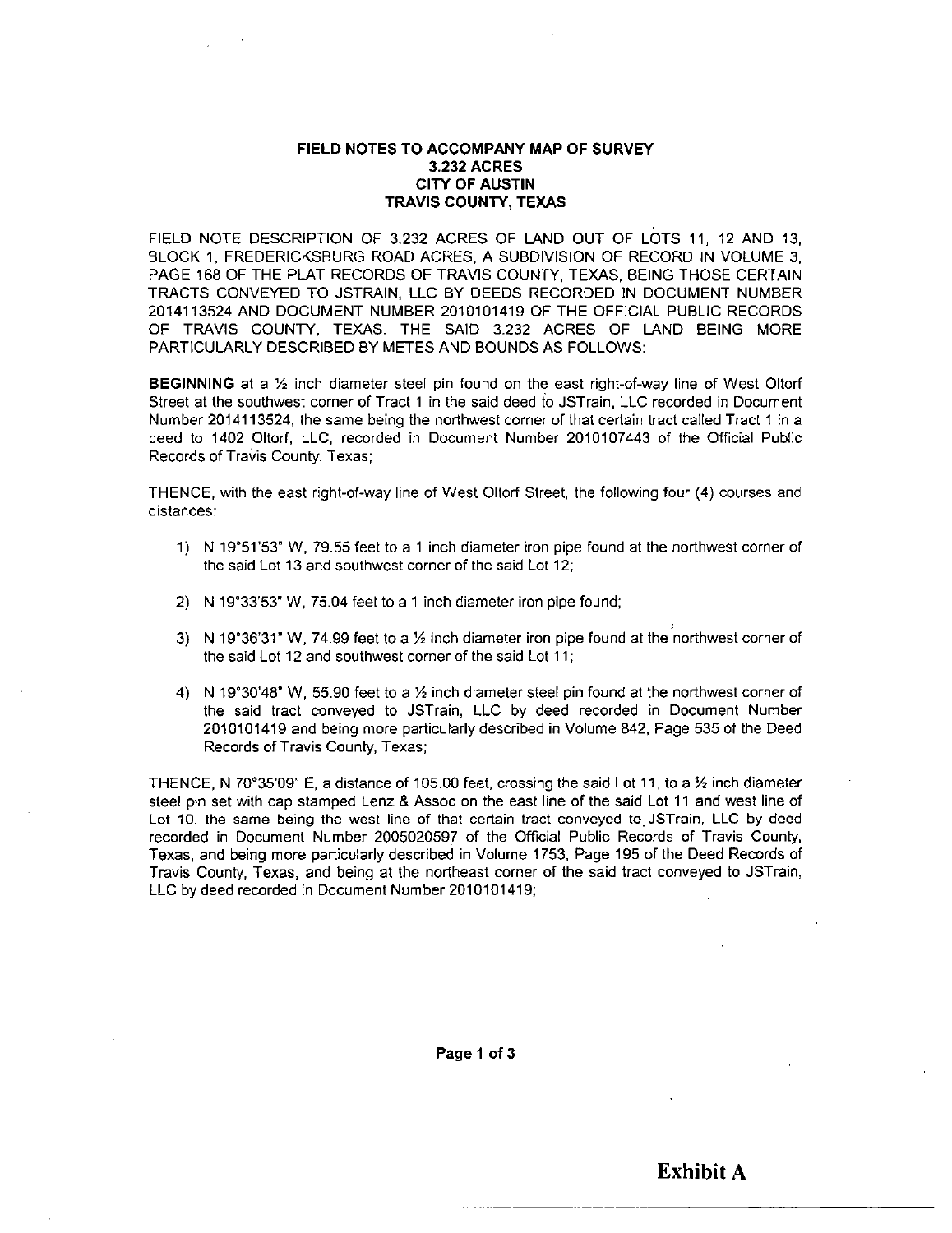3.232 Acres Page 2 of 3

THENCE, S 19°29'31" E, a distance of 55.90 feet to a  $\frac{1}{2}$  inch diameter steel pin found at the southeast corner of the said Lot 11 and the said tract conveyed to JSTrain, LLC by deed recorded in Document Number 2010101419, the same being the southwest corner of the said Lot 10 and the said tract conveyed to JSTrain, LLC by deed recorded in Document Number 2005020597;

THENCE, N 70°35'09'' E, a distance of 114.92 feet to a 1 inch diameter steel pin found at the southeast corner of the said Lot 10 and the said tract conveyed to JSTrain, LLC by deed recorded in Document Number 2005020597, the same being the southwest corner of Lot 9, the northeast corner of Tract 3 and an exterior corner of Tract 2 in the said deed to JSTrain, LLC recorded in Document Number 2014113524;

THENCE, N 70\*39'5r, a distance of 344.78 feet along the north line of the said Lot 12 to a 1 inch diameter steel pin found at the northeast corner of Tract 2 in the said deed to JSTrain, LLC recorded in Document Number 2014113524, the same being at the southeast corner of Lot 7 and southwest corner of Lot 6 of the said Fredericksburg Road Acres subdivision;

THENCE, S 19°28'38" E, a distance of 161.97 feet, crossing the said Lot 12 to a  $\frac{1}{2}$  inch diameter steel pin set with cap stamped Lenz & Assoc in the south line of the said Lot 12 and north line of the said Lot 13 at the southeast corner of Tract 2 in the said deed to JSTrain, LLC recorded in Document Number 2014113524;

THENCE, N 71°50'45" E, a distance of 114.58 feet to a  $\frac{1}{2}$  inch diameter steel pin found in the northwest right-of-way line of the Missouri Pacific Railroad at the southeast corner of the said Lot 12 and northeast corner of the said Lot 13, the same being the northeast corner of Tract 1 in the said deed to JSTrain, LLC recorded in Document Number 2014113524;

THENCE, S 48°03'17" W, a distance of 197.99 feet along the northwest right-of-way line of the Missouri Pacific Railroad, to a  $\frac{1}{2}$  inch diameter steel pin found at the southeast corner of Tract 1 in the said deed to JSTrain, LLC recorded in Document Number 2014113524, the same being the northeast corner of the said tract called Tract 1 in a deed to 1402 Oltorf, LLC;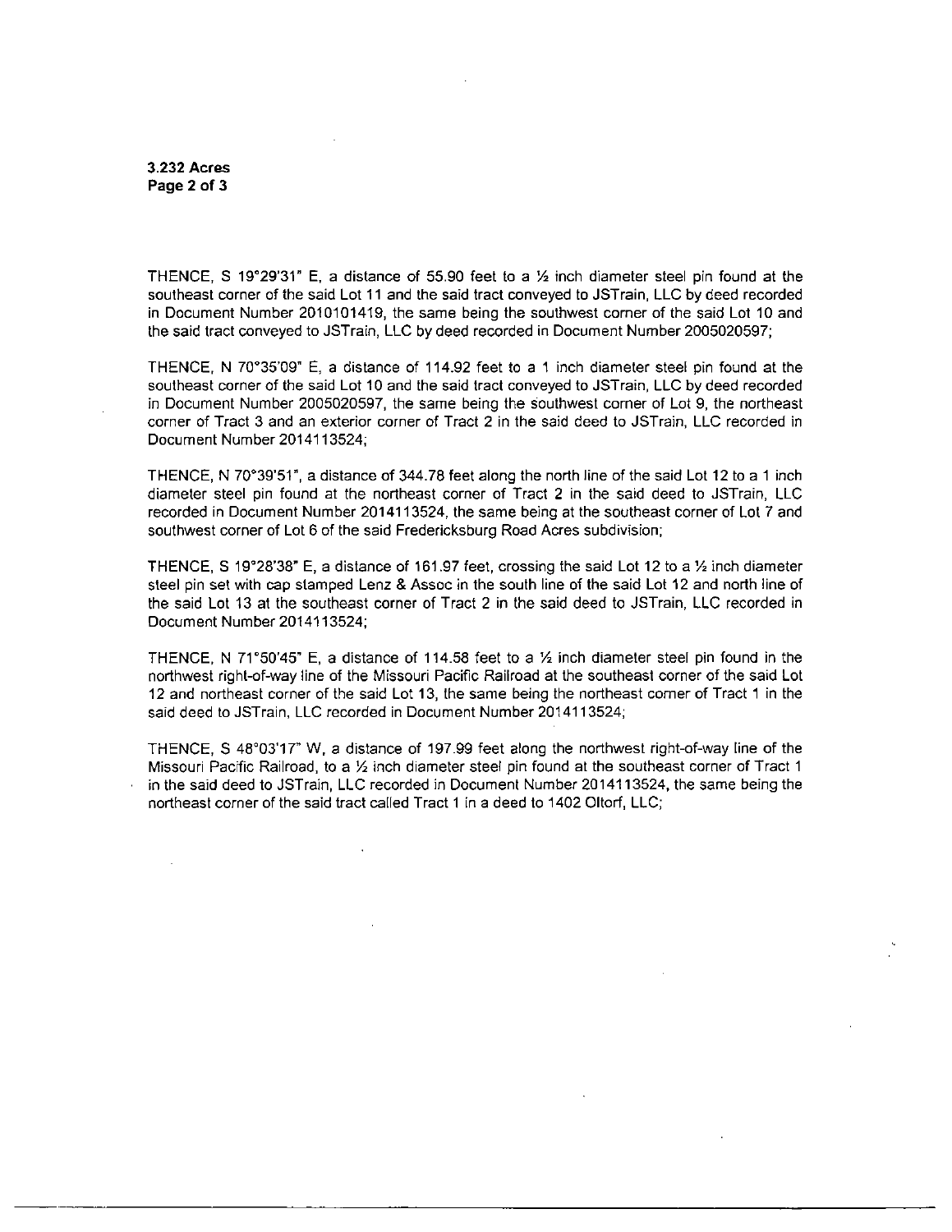**3.232 Acres Page 3 of 3** 

THENCE, S 71°53'13" W, a distance of 495.57 feet to the PLACE OF BEGINNING, containing 3.232 acres of land, more or less.

BEARINGS BASED ON THE TEXAS STATE PLANE COORDINATE SYSTEM NAD83, CENTRAL ZONE GRID.

THIS DESCRIPTION WAS PREPARED FOR ZONING PURPOSES.

 $8 - 8 - 20k$ Timothy A. Lenz, R.P.L.S. No. 4393

Lenz & Associates, Inc. Firm No. 100290-00 4303 Russell Drive Austin, Texas 78704 (512) 443-1174

2014-0020(ZONING 3.232 ac).doc

**OF**  TIMOTHYA.LENZ D  $ESS\cup_{i}A$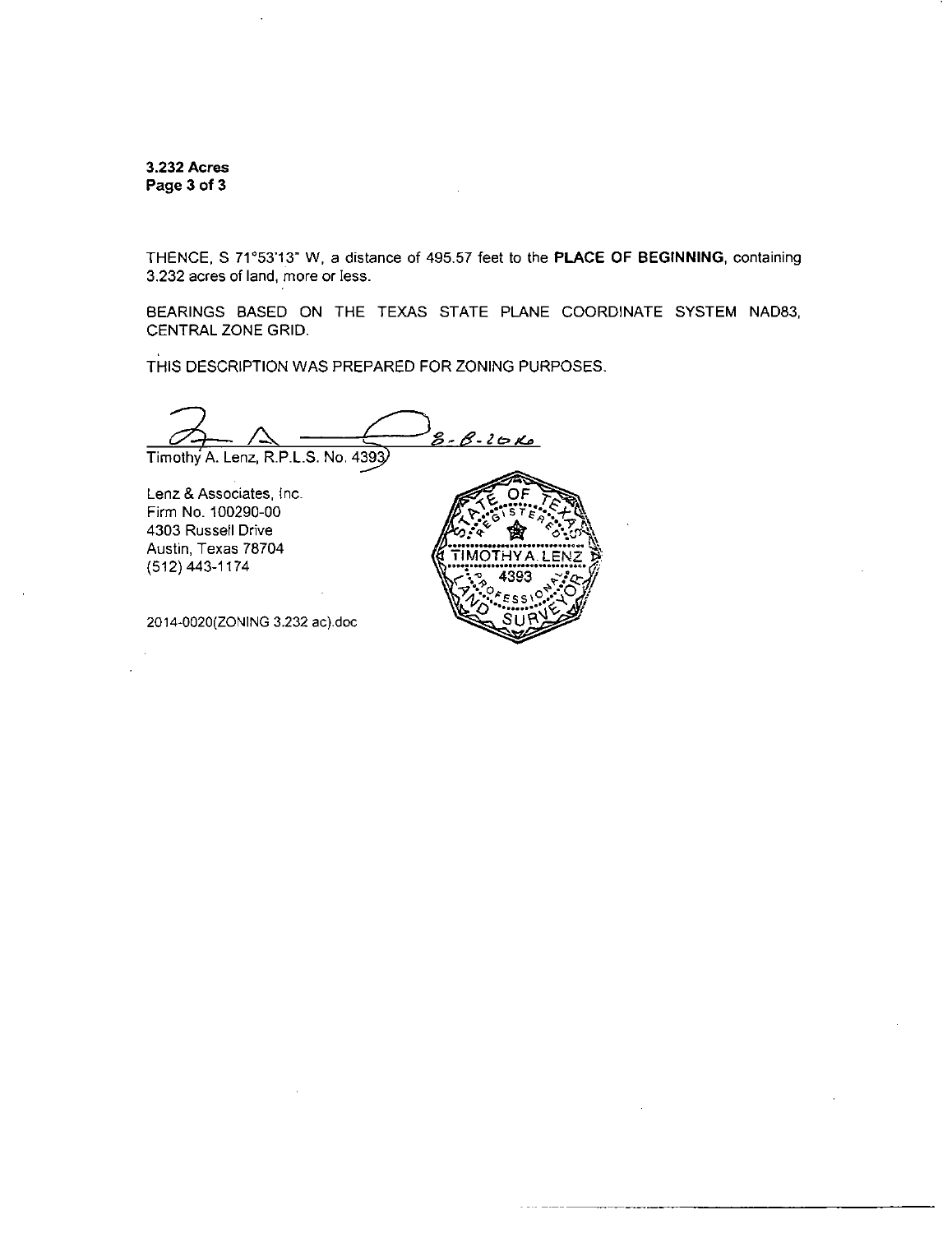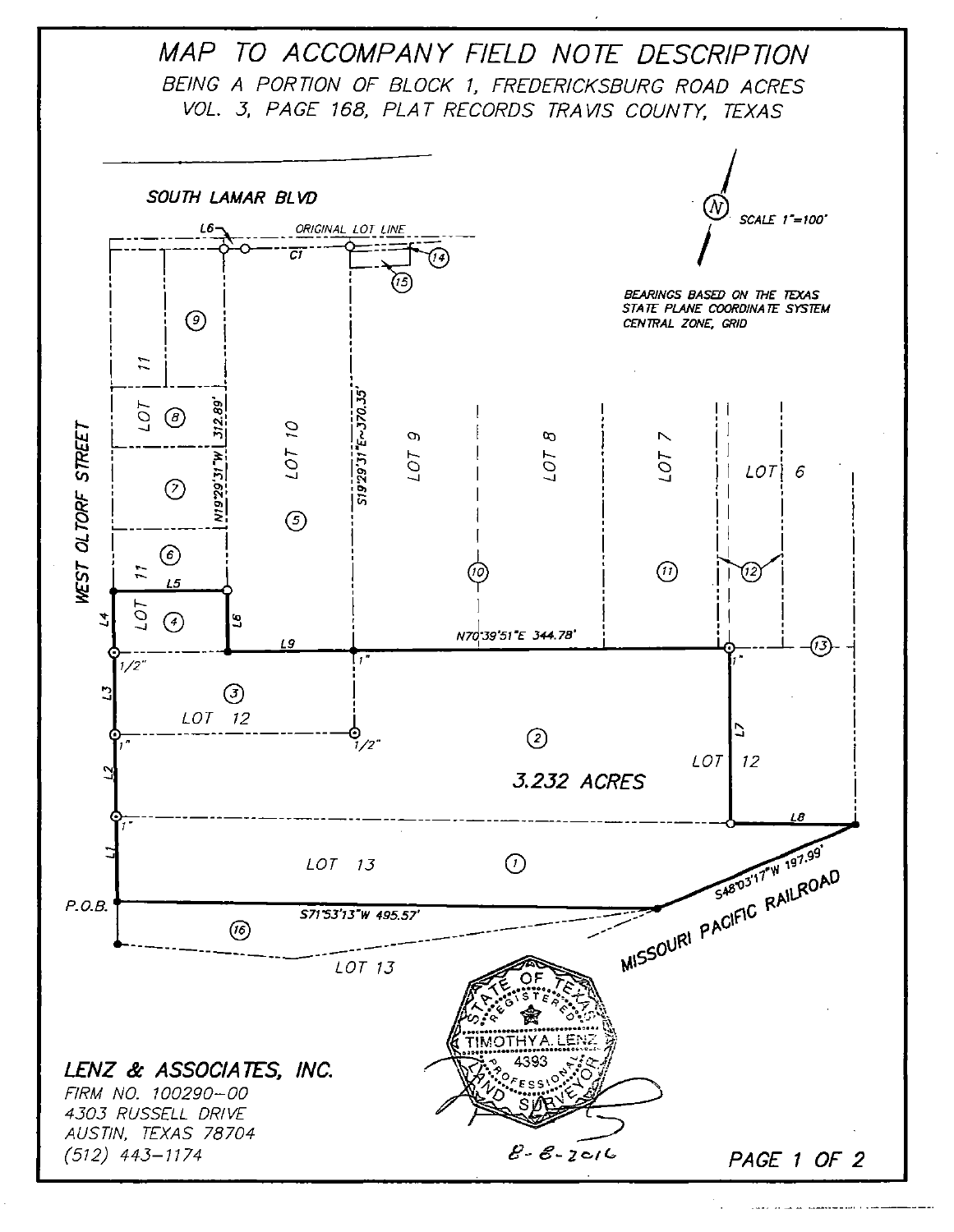**MAP TO ACCOMPANY FIELD NOTE DESCRIPTION**  BEING A PORTION OF BLOCK 1, FREDERICKSBURG ROAD ACRES VOL. 3, PAGE 168, PLAT RECORDS TRAVIS COUNTY, TEXAS

#### LEGEND

• 1 /2'STEEL PIN FOUND

(UNLESS NOTED) O 1/2'STEEL PIN SET W/CAP

MARKED 'LENZ & ASSOC.

- 0 PIPE FOUND
- © TRACT NUMBER

(BRG.~DIST.) RECORD CALL DOC 2005003138 ((BRG.~DIST.)) RECORD CALL DOC ADJOINING TRACT

### TRACTS TABLE

1) JSTRAIN. LLC. DOC 2014113524 - TRACT 1 2) JSTRAIN. Lie, DOC. 2014113524 - TRACT 2 3) JSTRAIN, LLC. DOC 2014113524 - TRACT 3 4) JSTRAIN. LLC. DOC. 2010101419 (DESCRIBED VOL 842. PG. 535) 5) JSTRAIN, LLC, DOC. 2005020597 (DESCRIBED VOL. 1753, PG. 195) 6) TAUHLEE WATTS. DOC. 2012216747 7) THE SIERRA GROUP, LP.. DOC. 2004156652 8) THE SIERRA GROUP, LP.. DOC. 2004156652 9) SIDNEY BORDER GRIEF. VOL 11367. PG. 152 10) 2021 SOUTH LAMAR, LP. DOC. 2012183379 11) W.V\f. ENTERPRISES. VOL 11013. PG. 920 12) MICHAEL R. MACARI, VOL. 10565, PG. 187 13) JOHNNY CUCHIA, DOC. 2001030906 14) CITY OF AUSTIN. VOL 9775. PG. 546 (REMAINDER) 15) 2021 SOUTH LAMAR. LP. DOC. 2012183379 16) 1402 OLTORF. LLC. DOC. 2010107443 - TRACT ONE

| LINE TABLE  |                |                 |  |  |
|-------------|----------------|-----------------|--|--|
| <b>LINE</b> | <b>BEARING</b> | <b>DISTANCE</b> |  |  |
| L1          | N19'51'53"W    | 79.55           |  |  |
| L2          | N19'33'53"W    | 75.04           |  |  |
| L3          | N1936'31"W     | 74.99           |  |  |
| L4          | N19'30'48"W    | 55.90           |  |  |
| L5.         | N70'35'09"E    | 105.00          |  |  |
| L6          | S19'29'31"E    | 55.90           |  |  |
| L7          | S19'28'38"E    | 161.97          |  |  |
| L8          | N71'50'45"E    | 114.58          |  |  |
| L9          | N70'35'09"E    | 114.92          |  |  |

| <b>CURVE TABLE</b> |         |               |                 |       |       |                |
|--------------------|---------|---------------|-----------------|-------|-------|----------------|
| I CURVE            | DEI TA  | <b>RADIUS</b> | <b>TANGENTI</b> | ARC   | CHORD | <b>RFARING</b> |
| C1                 | 01.5257 | 2904.80       | 47.72           | 95.43 | 95.43 | N69'38'40"E    |

**PAGE 2 OF 2** 

<u>and a community of the state of the state of the state of the state of the state of the state of the state of the state of the state of the state of the state of the state of the state of the state of the state of the sta</u>

### **LENZ & ASSOCIATES, INC,**

FIRM NO. 100290-00 4303 RUSSELL DRIVE AUSTIN, TEXAS 78704 (512) 443-1174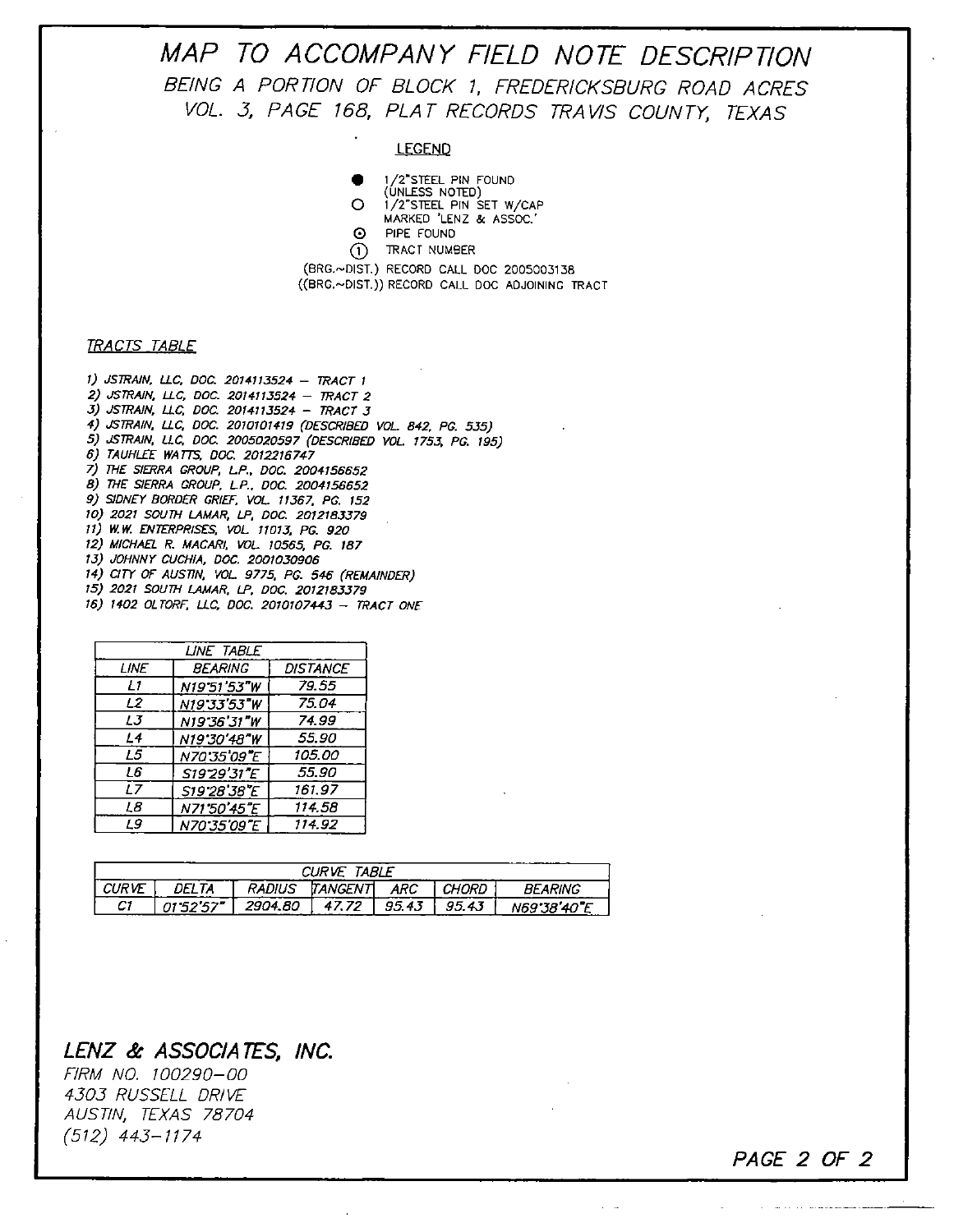### **FIELD NOTES TO ACCOMPANY MAP OF SURVEY 0.709 ACRE CITY OF AUSTIN TRAVIS COUNTY, TEXAS**

FIELD NOTE DESCRIPTION OF 0.709 ACRE OF LAND OUT OF LOTS 10. 11 AND 12 BLOCK 1, FREDERICKSBURG ROAD ACRES, A SUBDIVISION OF RECORD IN VOLUME 3, PAGE 168 OF THE PLAT RECORDS OF TRAVIS COUNTY, TEXAS, ALSO BEING OUT OF THOSE CERTAIN TRACTS CONVEYED TO JSTRAIN, LLC BY DEEDS RECORDED IN DOCUMENT NUMBER 2014113524, DOCUMENT NUMBER 2010101419 AND DOCUMENT NUMBER 2005020597 OF THE OFFICIAL PUBLIC RECORDS OF TRAVIS COUNTY. TEXAS. THE SAID 0,709 ACRE OF LAND BEING MORE PARTICULARLY DESCRIBED BY METES AND BOUNDS AS FOLLOWS:

BEGINNING at a 1/2 inch diameter steel pin found on the east right-of-way line of West Oltorf Street, the same being the west line of the said Lot 11, at the northwest corner of the said tract conveyed to JSTrain, LLC by deed recorded in Document Number 2010101419, the same being the southwest corner of that certain Tract 4 in a deed to Tauhlee Watts, recorded in Document Number 2012216747 of the Official Public Records of Travis County, Texas;

THENCE, N 70°35'09" E, a distance of 105.00 feet, crossing the said Lot 11, to a 1⁄2 inch diameter steel pin set at the southeast corner of the said Tauhlee Watts tract and northeast corner of the said tract conveyed to JSTrain, LLC by deed recorded in Document Number 2010101419. and being on the west line of the said tract conveyed to JSTrain, LLC by deed recorded in Document Number 2005020597;

THENCE, N 19°29'31" W, a distance of 157.05 feet along the west line of the said tract conveyed to JSTrain, LLC by deed recorded in Document Number 2005020597, the same being the west line of the said Lot 10 and east line of the said Lot 11 to a point, from which a  $\frac{1}{2}$  inch diameter steel pin set with cap stamped Lenz & Assoc on the south right-of-way line of South Lamar Boulevard at the northwest corner of the said tract conveyed to JSTrain, LLC by deed recorded in Document Number 2005020597 bears N 19°29'31" W, 155.84 feet;

THENCE, traversing the interior of the said Lots 10 and 12 and the said tract conveyed to JSTrain, LLC by deed recorded in Document Number 2005020597 and Tract 3 described in the said deed to JSTrain, LLC recorded in Document Number 2014113524, the following eleven (11) courses and distances:

- 1) With a curve to the right, having a central angle of 89°59'42", a radius of 100.00 feet, an arc of 157.08 feet and a chord bearing and distance of S 64°29'22" E, 141.43 feet to a point;
- 2) S 19°29'31"E, 57.04 feet to a point;
- 3) With a cun/e to the right, having a central angle of 16°08'53", a radius of 100.00 feet, an  $\cdot$  arc of 28.18 feet and a chord bearing and distance of S 11°25'04" E, 28.09 feet to a point;
- 4) S7G'35'08''W, 10.44 feet to a point;
- 5) S 26°54'46" W, 18.38 feet to a point;

Page 1 of 2

Exhibit B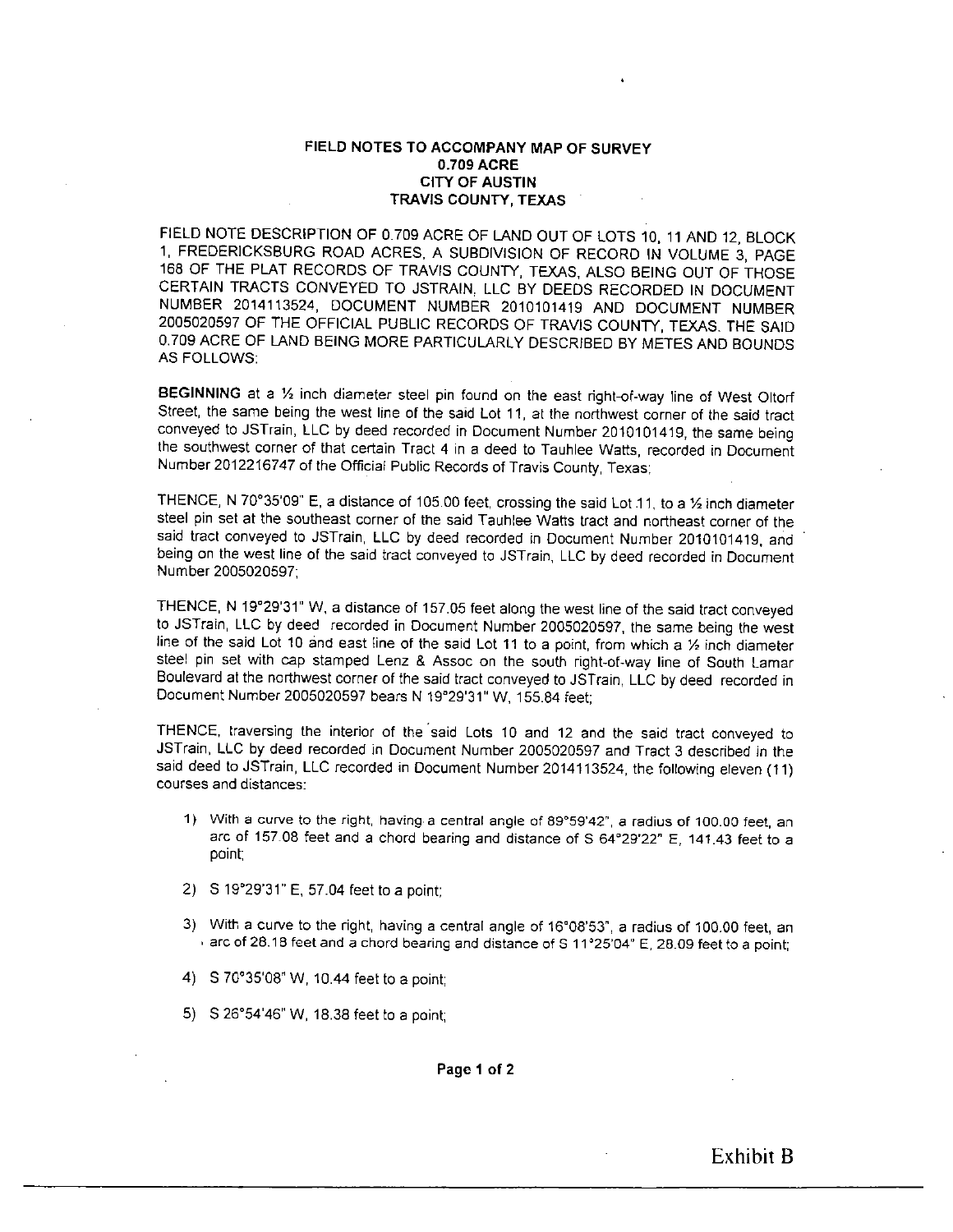- 6) S 70°35'08" W, 12.61 feet to a point;
- 7) S 19°24'52" E, 25.03 feet to a point;
- 8) S 70°35'08" W, 6.44 feet to a point;
- 9) S 19°24'52" E, 19.21 feet to a point;
- 10) With a curve to the right, having a central angle of 32^12'23", a radius of 100.00 feet, an arc of 56.21 feet and a chord bearing and distance of S 54°28'57" W, 55.47 feet to a point;
- 11) S 70'35'09'' W, 104.75 feet to a point on the east line of West Oltorf Street, from which a 1 inch diameter iron pipe found at the southwest comer of Tract 3 described in the said deed to JSTrain, LLC recorded in Document Number 2014113524 bears S 19°36'31" E, 30,89 feet;

THENCE, along the east line of West Oltorf Street the following two (2) courses and distances;

- 1) N 19°36'31" W, 44.10 feet to a  $\frac{1}{2}$  inch diameter steel pin set with cap stamped Lenz & Assoc at the northwest corner of the said Tract 3. the same being the southwest corner of the said tract conveyed to JSTrain, LLC by deed recorded in Document Number 2010101419;
- 2) N 19°30'48" W, 55.90 feet to the PLACE OF BEGINNING, containing 0.709 acres of land, more or less.

BEARINGS BASED ON THE TEXAS STATE PLANE COORDINATE SYSTEM NAD83 CENTRAL ZONE GRID.

THIS DESCRIPTION WAS PREPARED FOR ZONING PURPOSES.

 $12 - 29.2015$ Timothy A. Lenz, R.P.L.S. No. 4

Lenz & Associates, Inc. Firm No. 100290-00 4303 Russell Drive Austin, Texas 78704 (512) 443-1174

2014-0020{MUSIC 20NiNG).doc

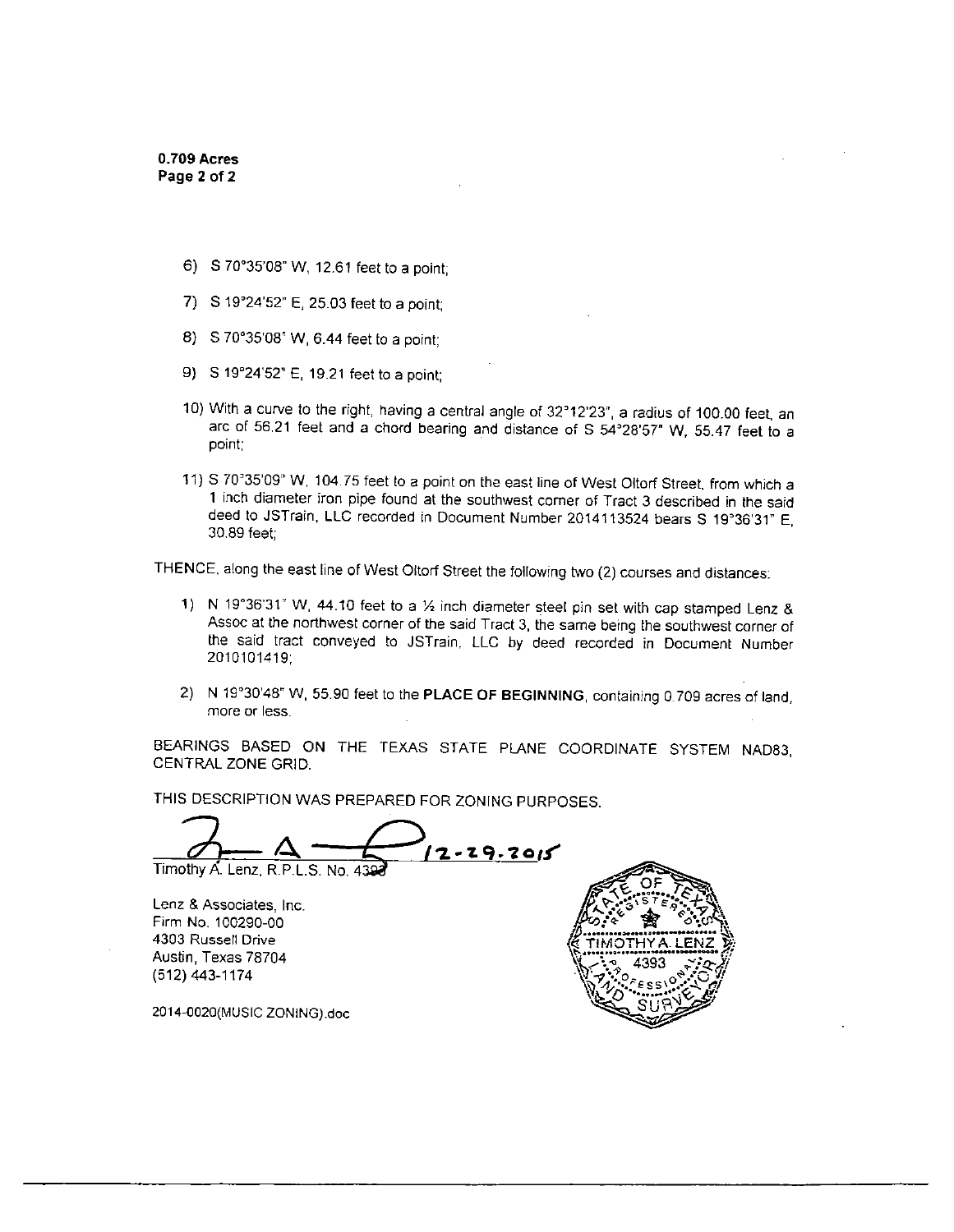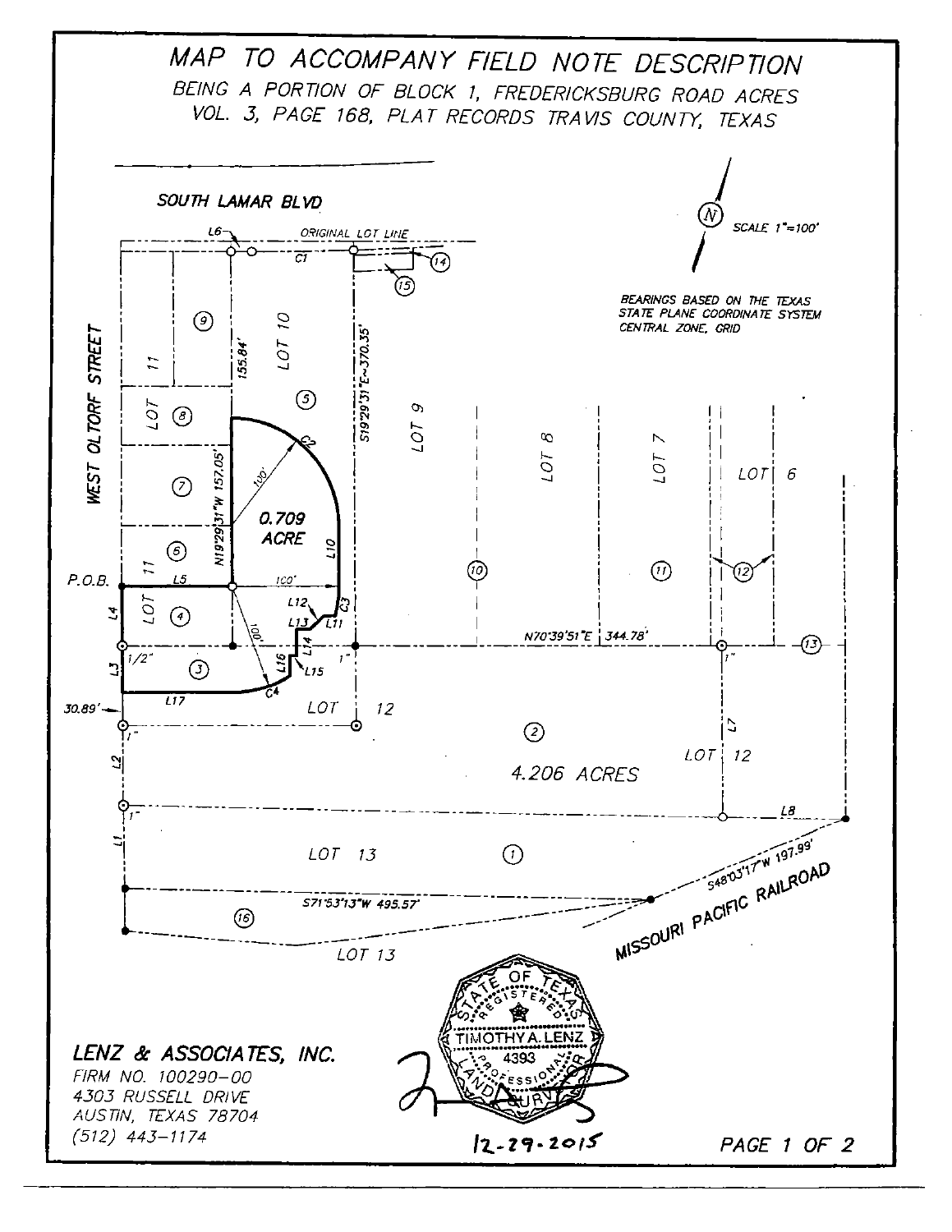**MAP TO ACCOMPANY FIELD NOTE DESCRIPTION**  BEING A PORTION OF BLOCK 1, FREDERICKSBURG ROAD ACRES VOL. 3, PAGE 168, PLAT RECORDS TRAVIS COUNTY, TEXAS

#### LEGEND

- О l/2'STtEL PIN FOUND
- (UNLESS NOTED)  $\Omega$ 
	- 1/2"STEEL PIN SET W/CAP MARKED 'LENZ & ASSOC.'<br>PIPE FOUND
	- PIPE FOUND  $\odot$
- TRACT NUMBER
- U IRACI NUMBER<br>(BRG.~DIST.) RECORD CALL DOC 2005003138 ((BRG.-DIST.)) RECORD CALL DOC ADJOINING TRACT
	- P.O.C. POINT OF COMMENCEMENT
	- P.O.B. POINT OF BEGINNING

#### TRACTS TABLE

| 1) JSTRAIN, LLC, DOC. 2014113524 – TRACT 1                      |
|-----------------------------------------------------------------|
| 2) JSTRAIN, LLC, DOC. 2014113524 - TRACT 2                      |
| 3) JSTRAIN, LLC, DOC. 2014113524 - TRACT 3                      |
| 4) JSTRAIN, LLC, DOC. 2010101419 (DESCRIBED VOL. 842, PC. 535)  |
| 5) JSTRAIN, LLC, DOC. 2005020597 (DESCRIBED VOL. 1753, PG. 195) |
| 6) TAUHLEE WATTS, DOC. 2012216747                               |
| 7) THE SIERRA GROUP, L.P., DOC. 2004156652                      |
| 8) THE SIERRA GROUP, L.P., DOC. 2004156652                      |
| 9) SIDNEY BORDER GRIEF, VOL. 11367, PG. 152                     |
| 10) 2021 SOUTH LAMAR, LP, DOC. 2012183379                       |
| 11) W.W. ENTERPRISES, VOL. 11013, PG. 920                       |
| 12) MICHAEL R. MACARI, VOL. 10565, PG. 187                      |
| 13) JOHNNY CUCHIA, DOC. 2001030906                              |
| 14) CITY OF AUSTIN, VOL. 9775, PG. 546 (REMAINDER)              |
| 15) 2021 SOUTH LAMAR, LP. DOC. 2012183379                       |
| 16) 1402 OLTORF, LLC, DOC. 2010107443 — TRACT ONE               |
|                                                                 |
|                                                                 |

| LINE TABLE      |                           |                 |  |  |
|-----------------|---------------------------|-----------------|--|--|
| UNE             | <i>BEARING</i>            | <b>DISTANCE</b> |  |  |
| Lt              | N19'51'53"W               | 79.55           |  |  |
| 12              | N19°33′53″W               | 75.04           |  |  |
| L3              | N19 36'31"W               | 44.10           |  |  |
| L4              | N19'30'48 <b>"</b> W      | 55.90           |  |  |
| L5              | N70'35'09"E               | 105.00          |  |  |
| L6              | <i>N70 35'09"E</i>        | 19.50           |  |  |
| L7              | S19'28'38"E               | 161.97          |  |  |
| LΒ              | N71'50'45"E               | 114.58          |  |  |
| L9              | <i><b>S19'20'09'E</b></i> | 60.00           |  |  |
| L10             | S19'29'31"E               | 57.04           |  |  |
| L11             | <i>S70"35"08"W</i>        | 10.44           |  |  |
| L <sub>12</sub> | 526°54′46″W               | 18.38           |  |  |
| L13             | S70°35'08°W               | 12.61           |  |  |
| L14             | S19'24'52'E               | 25.03           |  |  |
| L15             | <i>S70°35′08″W</i>        | 6.44            |  |  |
| L16             | S19'24'52"E               | 19.21           |  |  |
| L17             | S70*35'09"W               | 104.75          |  |  |

 $\sim$ 

**PAGE 2 OF 2** 

| CURVE TABLE    |           |               |                |        |              |                |
|----------------|-----------|---------------|----------------|--------|--------------|----------------|
| <b>CURVE</b>   | DEL TA    | <b>RADIUS</b> | <b>TANGENT</b> | ARC.   | <b>CHORD</b> | <b>BEARING</b> |
| C1             | 01'52'57" | 2904.80       | 47.72          | 95.43  | 95.43        | N69.38'40"E    |
| C2             | 89.59'42" | 100.00        | 100.00         | 157.08 | 141.43       | S64 29'22"E    |
| C <sub>3</sub> | 16'08'53  | 100.00        | 14.19          | 28.18  | 28.09        | S1125'04"E     |
| C4             | 3212'23   | 100.00        | 28.87          | 56.21  | 55.47        | S54'28'57"W    |

# LENZ & ASSOCIATES, INC.

FIRM NO. 100290-00 4505 RUSSELL DRIVE AUSTIN, TEXAS 78704 (512) 445-1174